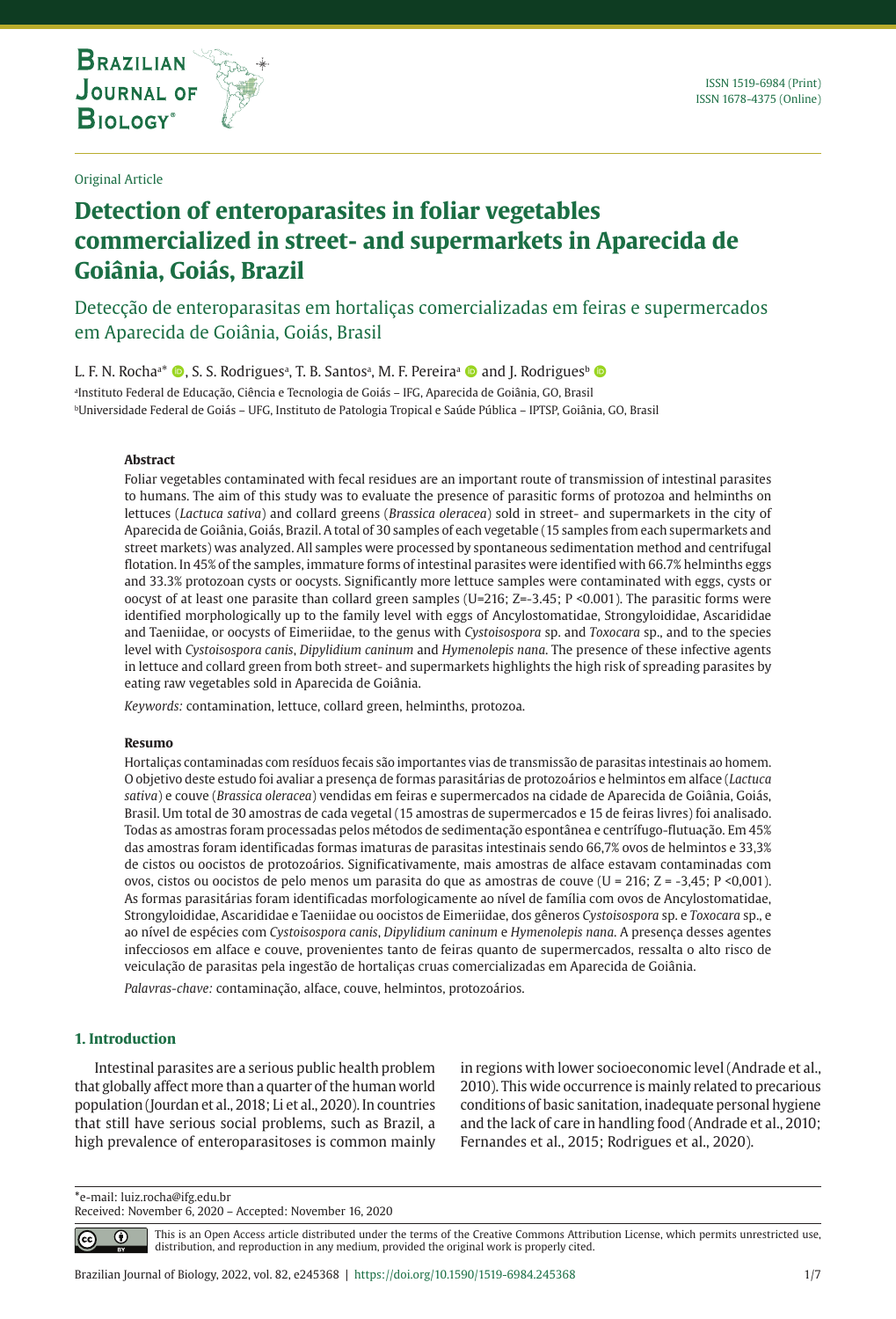Foliar vegetables are low-calorie foods with relevant nutritional profiles; they are rich in vitamins, minerals and fibers, essential for the body balance, and, when consumed regularly, they reduce the risk of developing diseases (Wallace et al., 2020). Despite the undeniable nutritional importance, raw or poorly washed vegetables contaminated with fecal residues or irrigated with water contaminated with parasitic forms have been reported as important vehicles for transmission of intestinal parasites to humans (Andrade et al., 2010; Fernandes et al., 2015). In Brazil, contamination of foliar vegetables is one of the main transmission routes of enteroparasites to humans (Soares and Cantos, 2005; Neres et al., 2011), and several studies have confirmed the presence of parasitic forms in vegetables commercialized in all regions of the country (Soares and Cantos, 2005; Esteves and Figueirôa, 2009; Neres et al., 2011; Gomes et al., 2014; Fernandes et al., 2015; Silva et al., 2015; Novacki et al., 2016; Santos et al., 2017; Maldonade et al., 2019; Machado et al., 2020; Rodrigues et al., 2020). However, in the State of Goiás there are still few reports on the occurrence of vegetables contaminated with parasitic forms. Parasitological evaluations of lettuce and collard green were conducted in the city of Anápolis, and in both surveys the contamination with parasitic protozoa and helminths was demonstrated (Neres et al., 2011; Moura et al., 2016). Gomes et al. (2014) also detected enteroparasites in lettuce grown on the edge of the Cascavél river in Goiânia, and Blanco et al. (2019) on lettuce produced and sold in the city of Inhumas. In Aparecida de Goiânia, second city in number of inhabitants of the State with almost 600,000 residents according to IBGE (2019), there is no record of parasitological analysis of foliar vegetables. The evaluation of food contamination has fundamental importance to check the risk of disease transmission, to reflect possible awareness campaigns with the population, to provide health authorities in the municipalities with new information and to encourage the elaboration of public policies of monitoring of vegetable-producing regions.

We report here the occurrence of parasites in *Lactuca sativa* (lettuce) and *Brassica oleracea* (collard) commercialized in street markets and supermarkets in the city of Aparecida de Goiânia.

## **2. Materials and Methods**

## *2.1. Sample collection*

Thirty samples of lettuce and 30 samples of collard acquired between September 2018 and May 2020 were analyzed, with 15 samples of each vegetable coming from street markets and another 15 from supermarkets in the city of Aparecida de Goiânia. One head of lettuce and sheafs of collard were established as the sampling unit, regardless of their weight. The samples were analyzed in the Biology Laboratory of the Federal Institute of Goiás, Aparecida de Goiânia campus or Multiuser Laboratory of IPTSP/UFG.

#### *2.2. Processing*

The vegetables were processed as described by Esteves and Figueirôa (2009) with some modifications. The samples were defoliated, and damaged leaves and the stalk were discarded. The remaining lettuce and collard leaves were then placed separately into a plastic vessel containing 250 ml of 0.1% neutral detergent solution and the leaves were washed with a brush. The liquid obtained was filtered through gauze and transferred to a conical glass flask (300 ml). After this procedure, the leaves were transferred, separately, to a clean plastic bag containing another 250 ml of 0.1% neutral detergent solution and manually and carefully shaken for 5 to 10 minutes. The water resulting from the second washing was also filtered through gauze and transferred to another 300 ml conical glass flask. The liquids were kept at rest for spontaneous sedimentation for 24 hours (Hoffman et al., 1934). Then, the supernatants were discarded, and the sediments from the lettuce or collard washing suspensions joined and transferred to a 50 ml Falcon tube and centrifuged at 2,500 rpm for 2 minutes. After centrifugation, the supernatant was carefully discarded, and the pellet was transferred to a 2 ml microcentrifuge tubes. Two microscope slides from each sample were prepared and stained with Lugol´s solution and analyzed using a Leica DM500 optical microscope or Leica DM 750 microscope with integrated ICC50 HD camera at 100x and 400x magnification. The rest of the samples was processed by the Zinc Sulphate Centrifugal Flotation Technique (Faust et al., 1939). Two slides from each sample were prepared and analyzed as described above.

## *2.3. Statistical analysis*

The results were analyzed with non-parametric Mann-Whitney U Test using the program Statistica 7.0 (Stat Soft, Tulsa, USA).

## **3. Results**

Immature forms of parasites were found in 45% of the 60 samples (30 lettuces and 30 collard greens). Of this total of positive samples, 40.7% had bi- or polyparasitism and 59.3% monoparasitism, regardless of the type of vegetable, commercial establishment or parasitic form evaluated. Forty-two infectious forms were identified in all samples, regardless of the type of vegetable, with 66.7% helminth eggs and 30.9% protozoan oocysts and 2.4% cysts. In addition, 20% of the lettuces and 6.7% of the collards were found with unidentified nematode larvae.

Helminths and or protozoa were detected in 70% of all lettuce samples evaluated. A higher percentual of contaminated samples (73.3%) was found in lettuce acquired in supermarkets than in samples from street markets (66.7%), but without statistical difference (U=92.5; Z=0.87; P=0.41). The most prevalent parasitic form detected in lettuce was Ancylostomatidae / Strongyloididae egg from street markets and supermarkets (Table 1). Eggs of *Toxocara* sp. and other Ascarididae, Taeniidae and unidentified nematode larvae were also observed in lettuce from both kind of markets. In 26.7% of the samples from supermarkets *Hymenolepis nana eggs* were found, and in one of these samples a *Dipylidium caninum* egg packet was identified (Figure 1; Table 1). Probable trematode eggs were found in two samples and a *Trypanoxyuris* sp.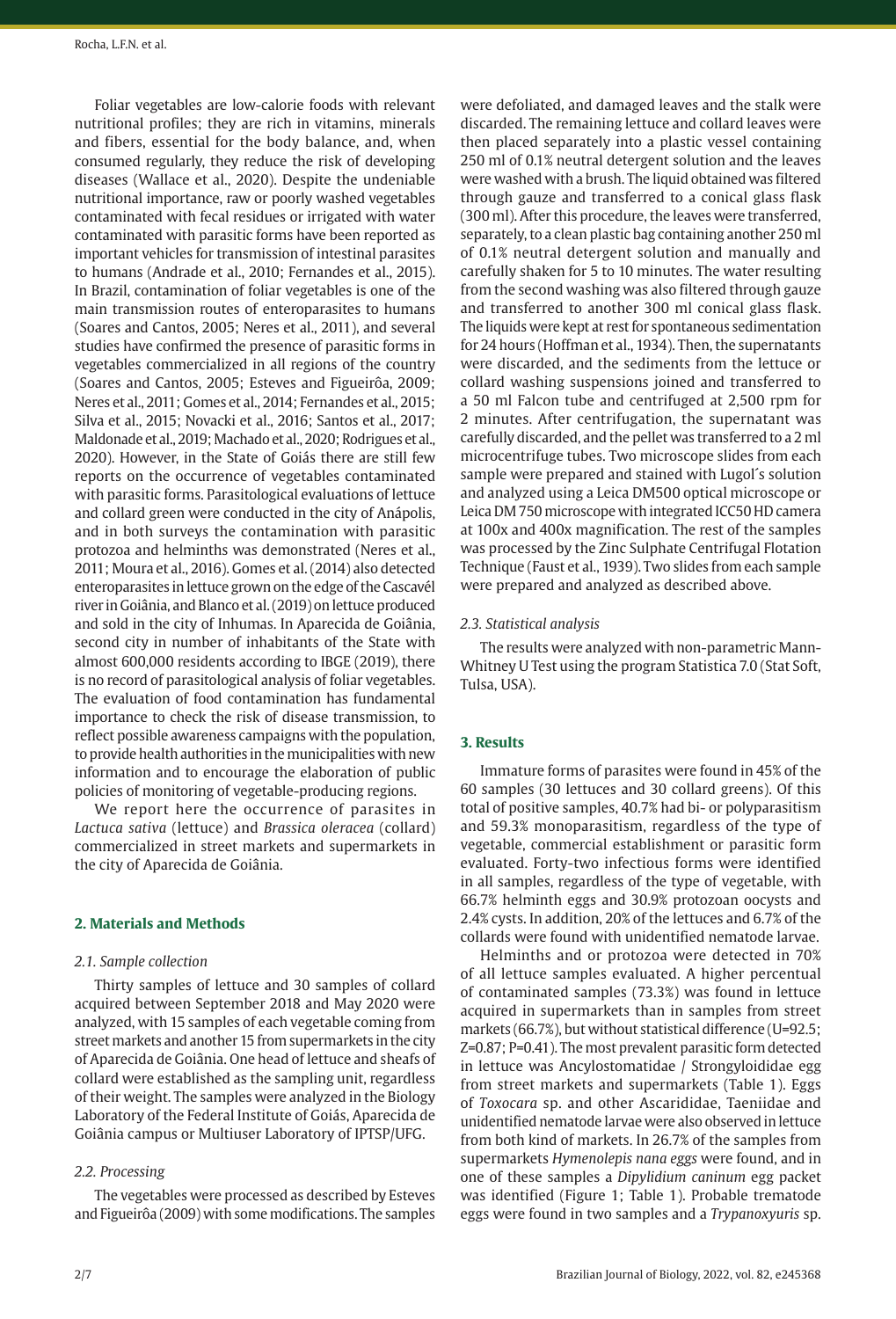**Table 1.** Frequency of immature forms of intestinal parasites in lettuce (*Lactuca sativa*) acquired in 15 street market and supermarket in Aparecida de Goiânia, Goiás.

| <b>Parasites</b>                          | <b>Street Market</b> |      | Supermarket    |                          |
|-------------------------------------------|----------------------|------|----------------|--------------------------|
|                                           | $N^*$                | %    | $N^*$          | %                        |
| <b>Helminths (eggs)</b>                   |                      |      |                |                          |
| Ancylostomatidae/Strongyloides            | $\overline{4}$       | 26.7 | 5              | 33.3                     |
| Ascarididae                               | $\mathbf{1}$         | 6.7  | $\overline{4}$ | 26.7                     |
| Hymenolepis nana                          |                      |      | $\overline{4}$ | 26.7                     |
| Ovigerous capsule of Dipylidium caninum   |                      |      | 1              | 6.7                      |
| Taeniidae                                 | $\mathbf{1}$         | 6.7  | 2              | 13.3                     |
| Toxocara sp.                              | 1                    | 6.7  | 2              | 13.3                     |
| Protozoa (oocyst)                         |                      |      |                |                          |
| Cystoisospora canis                       | 1                    | 6.7  |                |                          |
| Cystoisospora sp.                         | 1                    | 6.7  |                |                          |
| Coccidian oocyst with multiple sporocysts | 1                    | 6.7  |                | $\overline{\phantom{a}}$ |
| Eimeriidae                                | 3                    | 20   | $\mathbf{1}$   | 6.7                      |
| Cyst unidentified                         | 1                    | 6.7  |                |                          |

\* Number of positive samples.

**Table 2.** Frequency of immature forms of intestinal parasites in cabbage (*Brassica oleracea*) acquired in 15 street market and supermarket in Aparecida de Goiânia, Goiás.

| <b>Parasites</b>               | <b>Street Market</b>     |     | Supermarket |     |
|--------------------------------|--------------------------|-----|-------------|-----|
|                                | $N^*$                    | %   | $N^*$       | %   |
| Helminths (eggs)               |                          |     |             |     |
| Ancylostomatidae/Strongyloides |                          | 6.7 | ۰           | ۰   |
| Toxocara sp.                   | $\overline{\phantom{a}}$ | ۰   |             | 6.7 |
| Protozoa (oocyst)              |                          |     |             |     |
| Cystoisospora sp.              |                          | 6.7 |             | 6.7 |
| Eimeriidae                     | 3                        | 20  |             | 6.7 |

\* Number of positive samples.

egg in one sample from a street market. In only one lettuce sample from a supermarket, a protozoan non-sporulated oocyst of Eimeriidae, was detected. In street markets two samples were found with Eimeriidae oocysts, one with coccidian oocyst containing numerous sporocysts, another non-sporulated *Cytoisospora* sp. oocyst with morphologically similar to *C. belli*, one unidentified cyst and in one sample, oocysts of Eimeriidae and *Cytoisospora canis* were detected (Figure 2; Table 1). A higher number of helminths (26 eggs) were identified in lettuce compared to protozoa (seven oocysts and one cyst) with statistical difference (U=308; Z=-2.1; P=0.01).

Generally, collards had a significantly lower percentage of contaminated samples (20%) regardless where the vegetables were obtained, than lettuces (70%) (U=216; Z=-3.45; *P*<0.001). In 13.3% of the samples from supermarkets and 26.7% from street markets parasites were identified without effect of the type of commercial establishment on the presence of parasites (U=98.5; Z=0.58; P=0.4). Eggs of Ancylostomatidae / Strongyloididae and *Toxocara* were recorded in one sample each and in two

other samples nematode larvae were detected (Figure 1; Table 2). Oocysts of *Cystoisospora* sp. resembling to *C. belli* were found in 6.7% of the samples from supermarkets and in 13.4% from street markets. Other Eimeriidae oocysts were found in 6.7% and 20% samples from supermarkets and street markets, respectively (Figure 2; Table 2). There was no statistical difference between the number of helminths and protozoa detected in collards (U=404; Z=0.68; P=0.5).

## **4. Discussion**

An elevated number of intestinal parasites was detected in foliar vegetables commercialized in Aparecida de Goiânia, especially lettuce. The index of 70% positivity of lettuce samples is very high comparing with several others studies carried out in Brazil (Esteves and Figueirôa, 2009; Neres et al., 2011; Fernandes et al., 2015; Silva et al., 2015; Moura et al., 2016; Santos et al., 2017; Machado et al. 2020); the nematode larvae were not included in statistics because they were not identified at the family, genus or species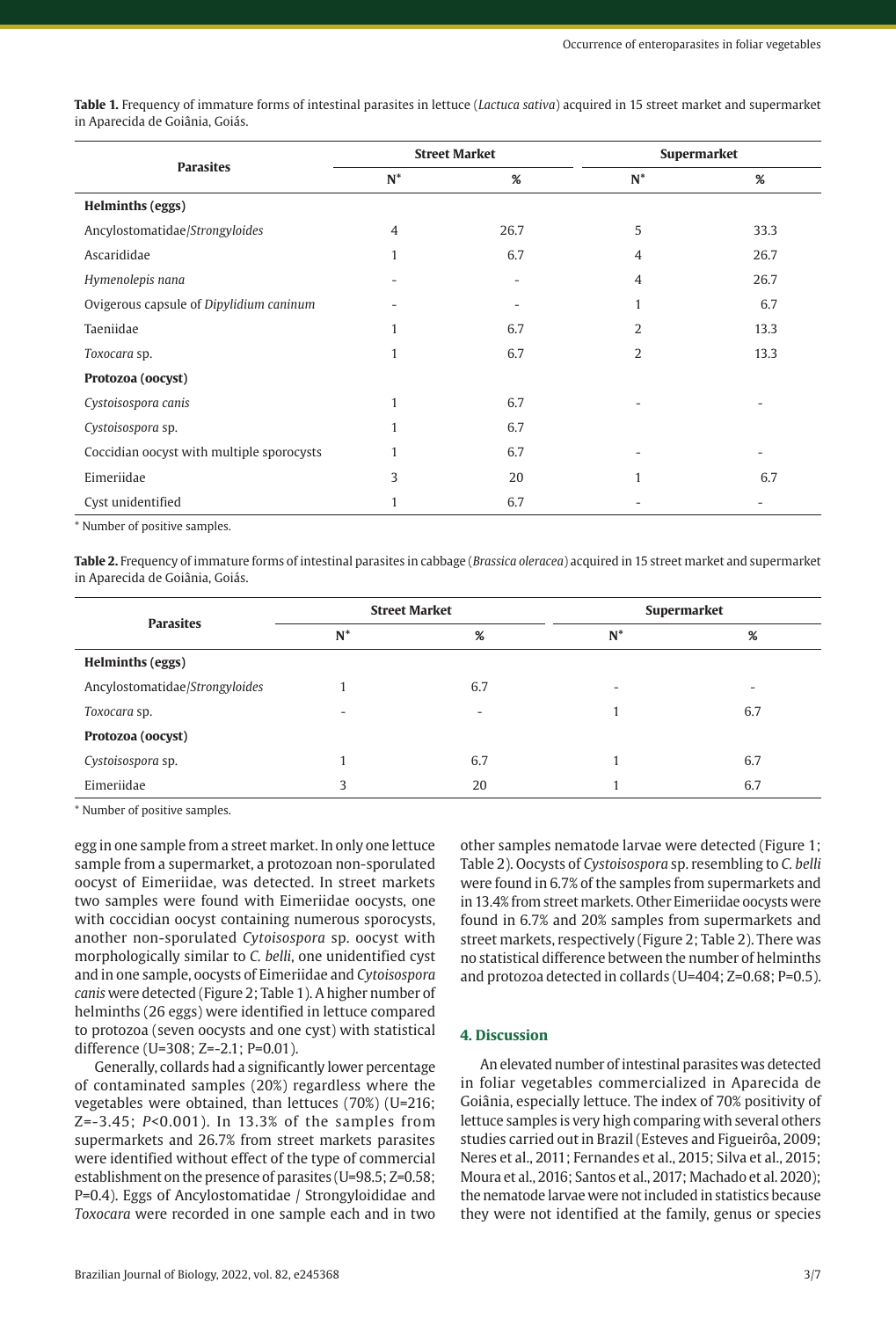

**Figure 1.** Eggs and larvae of helminths detected in samples of lettuce and collard greens from street market and supermarkets in Aparecida de Goiânia, Goiás. (A) Ancylostomatidae / Strongyloididae; (B) Ascarididae; (C) *Hymenolepis nana*; (D) ovigerous capsule of *Dipylidium caninum*; (E) Taeniidae, (F) *Toxocara* sp.; (G) and (H) probably Trematodae; (I) probably *Trypanoxyuris* sp.; (J) unidentified nematode larvae.



**Figure 2.** Protozoa detected in samples of lettuce and collard greens from street market and supermarkets in Aparecida de Goiânia, Goiás. (A) Cyst; (B) coccid oocyst with multiple sporocysts; (C) oocyst from *Cystoisospora* sp. resemble the *C. belli*; (D) oocyst of *C. canis*, (E) and (F) oocyst of Eimeriidae.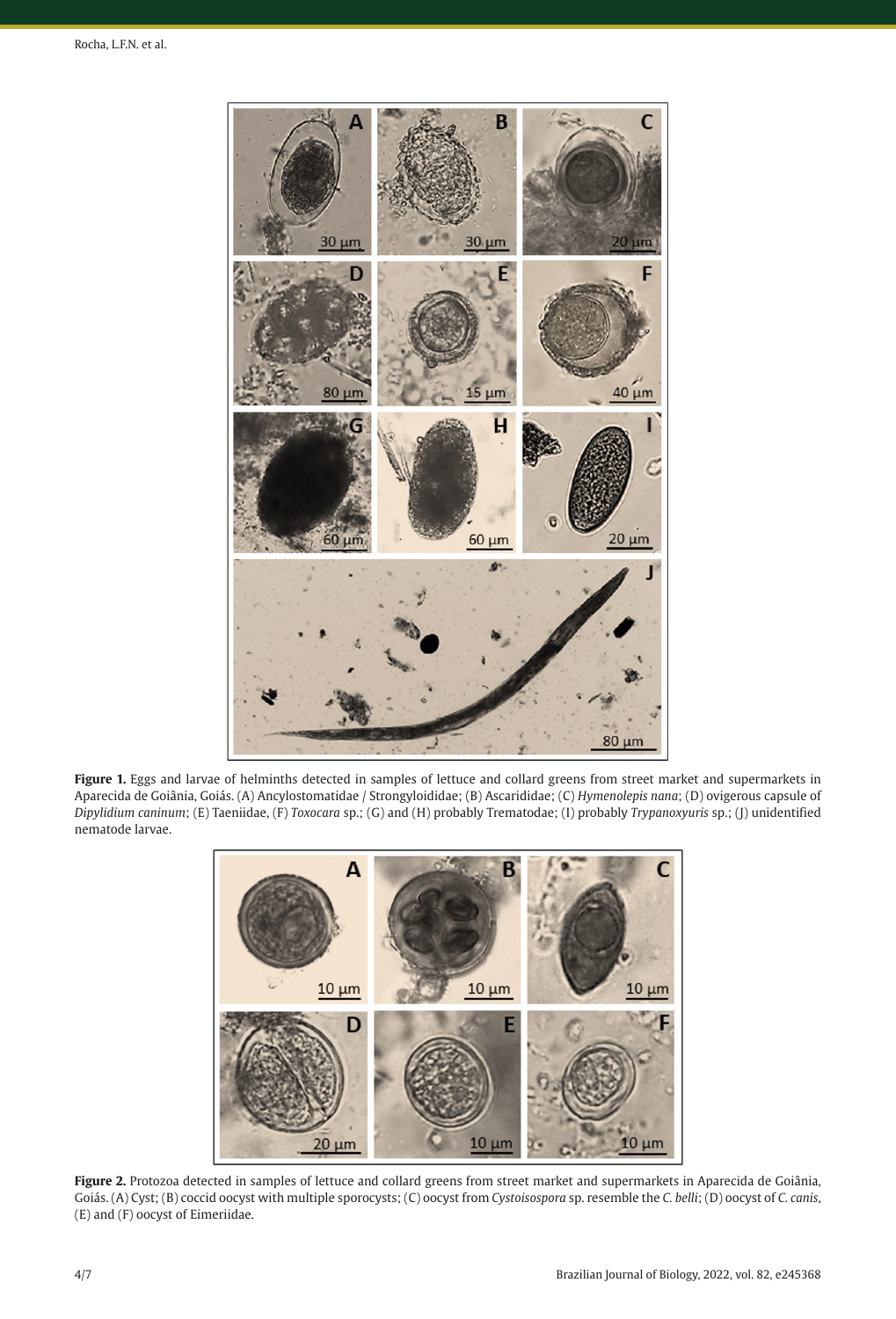level, as they could be larvae of free-living non-parasitic nematodes. In addition, probable trematode eggs and *Trypanoxyuris* sp. were also not considered in the analysis. This is the highest percentage of lettuce contamination by parasites ever described in the state of Goiás (Neres et al., 2011; Gomes et al., 2014; Moura et al., 2016; Blanco et al., 2019), and similar or higher percentages have been reported in other cities mainly in the north and northeast of Brazil (Furtado et al., 2015; Novacki et al. 2016; Pinto et el., 2018; Carvalho et al., 2019; Oliveira et al., 2020; Rodrigues et al. 2020). The high prevalence in cities of these regions may be related to the lower percentages of basic sanitation, with emphasis on the sewage network, as described by Ministry of Cities in the National Plan for Basic Sanitation of 2019 (Brasil, 2019) and by Dantas et al. (2012). According data recorded in 2018 and published in the National Sanitation Information System (SNIS, 2018), only 10.5% and 28% of the population in the north and northeast regions, respectively, have access to a collecting sewage network while the national average in Brazil in this year was 53.2%. This information system also indicated that 23.8% of the households in Aparecida de Goiânia were connected to the sewage network (SNIS, 2018).

Regarding collard, the percentual of samples contaminated corroborates other studies carried out in the country and even in the State of Goiás (Esteves and Figueirôa, 2009; Moura et al., 2016; Belinelo et al. 2009). The difference in the level de contamination between the two studied vegetables may be related to the morphology of the plants. While lettuce has numerous large, juxtaposed and flexible leaves with a short stalk close to the ground allowing intense contact with the soil, manure, irrigation water and with fecal residues increasing the probability of contamination with parasitic forms during cultivation. *B. oleracea* is an herbaceous vegetable with a longer stalk than lettuce, and leaves are thick and alternating more distant from soil and possible contaminants (Arbos et al. 2010; Rodrigues et al. 2020). In addition, the health conditions of the environment in which vegetables are grown, the cultivation practices used, storage and distribution influence the level of contamination of vegetables (Belinelo et al. 2009; Rodrigues et al. 2020).

The presence of animal parasites such as *C. canis, D. caninum*, *Toxocara* sp. and the probable *Trypanoxyuris* sp. makes us believe that contamination of vegetables often occurs through fecal animal waste. However, the presence of unidentified parasites at the species level that belong to the families Ancylostomatidae, Ascarididae, Eimeriidae, Strongyloididae, Taeniidae, to the genera *Cystoisospora* and the species *H. nana* suggests that the contamination of lettuce and collard should have also occurred by human feces residues. Due to the similarity between the eggs of helminth species of the Ancylostomatidae family and Strongyloididae, the eggs found in a format resembling these two families were identified as Ancylostomatidae / Strongyloididae. Findings strengthen the high risk of consumers to passively acquire parasitoses as a definitive, intermediate or accidental host when eating raw or undercooked vegetables and / or actively via cutaneous invasion by helminth larvae when handling vegetables. The most common parasites found were nematodes

belonging to Ancylostomatidae / Strongyloididae and Ascarididae and by cestodes of the family Taeniidae and *H. nana*. The detection of these parasites is not surprising, considering that the species and families of helminths described above are distributed worldwide and affect animals and humans (Dantas-Torres and Otranto, 2014; Gebrie and Engdaw 2015; Muehlenbachs et al., 2015; Savioli et al. 2017; Jourdan et al., 2018). However, there are still few reports on the occurrence of intestinal parasitosis in humans in Aparecida de Goiânia or on the contamination of food or public places by parasitic forms in this municipality. Damasceno and Costa (2017) reported that among the patients treated in the Hospital das Clínicas - UFG, in the city of Goiânia, patients from Aparecida de Goiânia were the second largest group of people attended with enteroparasitosis, without indicating the type of parasites. Silva et al. (2019) recorded the presence of parasites in fruits commercialized in this city, with emphasis on different species of protozoa and helminth eggs of *Ascaris lumbricoides* and *Fasciola hepatica*. In a study on the contamination of squares or parks in this municipality, 36.7% were contaminated with *Toxocara* sp. and hookworm eggs, being the first record of potential causative agents of larva migrans in Aparecida de Goiânia (Monteiro et al., 2018). It is interesting to note that in studies on the occurrence of vegetables contaminated with intestinal parasites sold in other cities in the State of Goiás, eggs of *A. lumbricoides, H. nana* and hookworms were also detected, which shows that these worms are common in the region (Neres et al., 2011; Gomes et al., 2014; Moura et al., 2016; Blanco et al., 2019). In the present study, the identification of most nematodes to the species level was not carried out and, thus, the parasites found could be human parasites or species of animals as the definitive hosts and represent a potential risk to cause anthropozoonoses. In the first case, considering the helminths found, there is a risk of the consumer acquiring ascariasis, hookworm / strongyloidiasis, teniasis, cysticercosis and himenolepiasis. However, as a parasite of animals, it could cause cutaneous larva migrans by larvae of *Ancylostoma* sp. and *Strongyloides* sp., visceral larva migrans by ingesting eggs from *Toxocara* sp. or *Ancylostoma* sp., hydatidosis also by ingestion of eggs, in this case of *Echinococcus granulosus* (Taeniidae). In rare cases, pathology due to accidental ingestion of insects containing *D. caninum* cysticercoid larva.

With the exception of one cyst, all protozoa found were coccids, intracellular parasites commonly found in the intestinal tract of a wide range of vertebrate animals, and one of the main causes of serious diseases and economic losses in livestock. Coccid parasites usually have a high specificity for their hosts, and some species affect humans (Chapman et al. 2013). Most of the coccids identified in the present study belonged to the Eimeriidae family and were found mainly in samples from street markets. In this family, the species *Cystoisopora belli* is a human parasite that has a wide distribution and is found mainly in tropical and subtropical areas (Dubey and Almeria, 2019). Only a few *Cytoisospora* found had characteristics and size similar to *C. belli*, which makes us believe that most of the detected eimerids were parasites of animals. The use of manure, the cultivation of vegetables close to breeding areas, the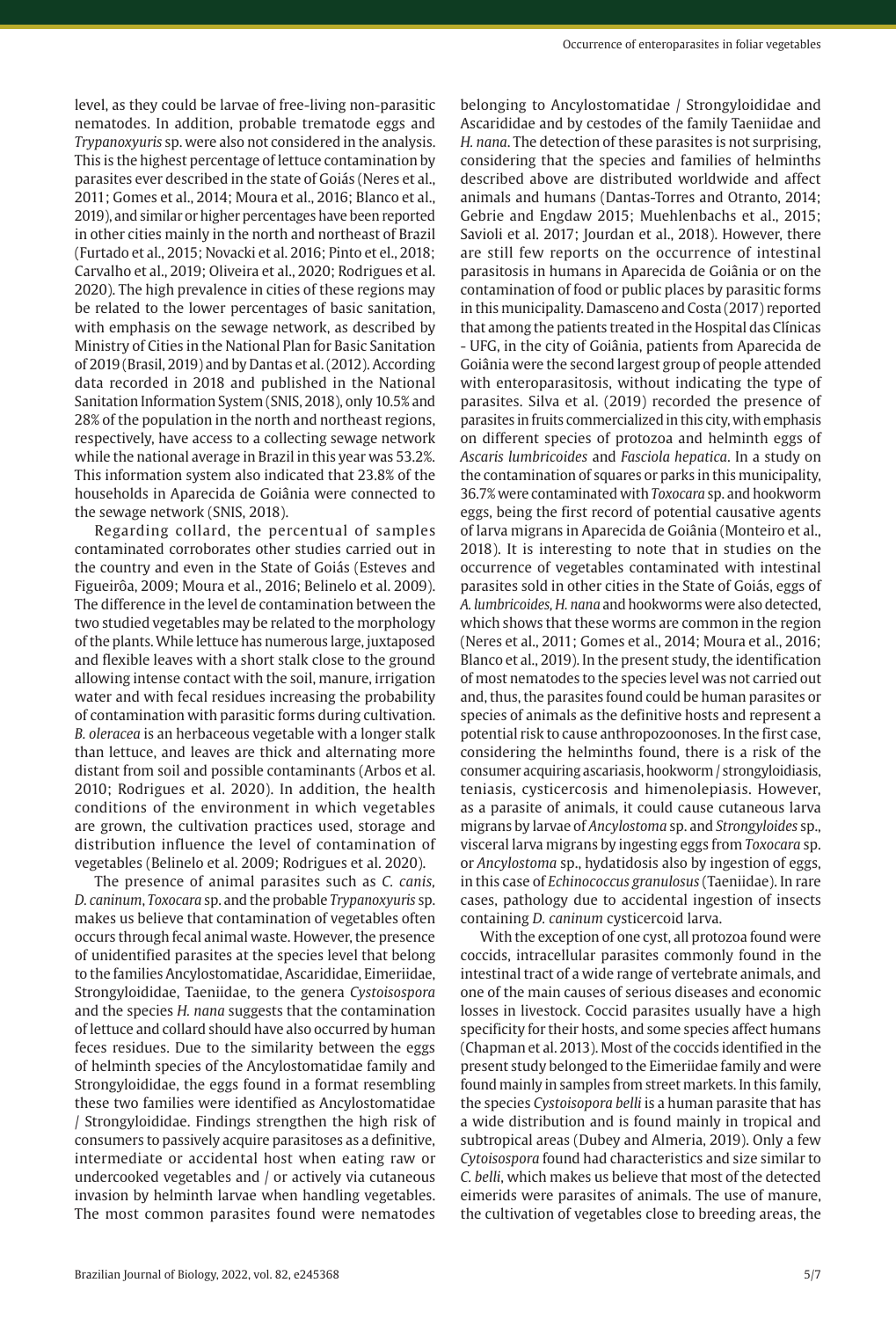free movement of animals at the planting site or the use of water for irrigation that receives animal waste are some of the possibilities of contamination of these vegetables by parasites.

The high number of parasitic structures, especially in lettuce, presupposes a low hygienic care when planting and handling vegetables, putting consumers' health at risk. To our knowledge, this is the first report on the prevalence of enteroparasites in lettuce and collard sold in the city of Aparecida de Goiânia. The presence of parasitic helminths and protozoa highlights the need to strengthen sanitary inspection actions as well as health education campaigns of producers and traders, in order to reduce the contamination of plants by parasites from humans or animals.

## **Acknowledgements**

The authors thank the Instituto de Patologia Tropical e Saúde Pública (IPTSP) of the Universidade Federal de Goiás (UFG) for assisting in the development of research, the Christian Luz (IPTSP/UFG) for the critical review of the manuscript and the National Council for Scientific and Technological Development – CNPq by the scientific initiation scholarship.

## **References**

- ANDRADE, E.C., LEITE, I.C.G., RODRIGUES, V.O. and CESCA, M.G., 2010. Parasitoses intestinais: uma revisão sobre seus aspectos sociais, epidemiológicos, clínicos e terapêuticos. *Revista de APS - Atenção Primária à Saúde*, vol. 13, no. 2, pp. 231-240.
- ARBOS, K.A., FREITAS, R.J.S., STERTZ, S.C. and CARVALHO, L.A., 2010. Segurança alimentar de hortaliças orgânicas: aspectos sanitários e nutricionais. *Food Science and Technology (Campinas)*, vol. 30, pp. 215-220. [http://dx.doi.org/10.1590/](https://doi.org/10.1590/S0101-20612010000500033) [S0101-20612010000500033](https://doi.org/10.1590/S0101-20612010000500033).
- BELINELO, V.J., GOUVÊIA, M.I., COELHO, M.P., ZAMPROGNO, A.C., FIANCO, B.A. and OLIVEIRA, L.G.A., 2009. Enteroparasitas em hortaliças comercializadas na cidade de São Mateus ES, Brasil. *Arquivos de Ciências da Saúde da UNIPAR*, vol. 13, no. 1, pp. 33-36.
- BLANCO, A.J.V., MELO, C.S., SILVA, F.J., GAMA, L.F., FERNANDES, L.B., COSTA, M.O. and MACHADO, S.S. 2019. Ocorrência de parasitas humanos e elementos exógenos em alfaces cultivadas na região de Inhumas, Goiás. In: F.F. Silva, ed. *Qualidade de Produtos de Origem Animal 2*. Ponta Grossa, PR: Atena Editora, pp. 139-149. [http://dx.doi.org/10.22533/at.ed.66619121118.](https://doi.org/10.22533/at.ed.66619121118)
- BRASIL. Ministério do Desenvolvimento Regional. Secretária Nacional de Saneamento Ambiental – SNSA, 2019 [viewed 6 August 2020]. *Plano Nacional de Saneamento Básico (PLANSAB): mais saúde com qualidade de vida e cidadania* [online]. Brasília: Ministério do Desenvolvimento Regional. Available from: http://www.agersa.ba.gov.br/wp-content/uploads/2019/03/ Versaoatualizada07mar2019\_consultapublica.pdf
- CARVALHO, A.D., MIRANDA, M.M.A., SILVA, M.A.B., OLIVEIRA, H.M.B.F. and FILHO, A.A.O., 2019. Análise parasitológica de amostras de alface (*Lactuca sativa*) comercializadas em Patos-PB. *Revista Uningá*, vol. 56, no. 1, pp. 131-139.
- CHAPMAN, H.D., BARTA, J.R., BLAKE, D., GRUBER, A., JENKINS, M., SMITH, N.C., SUO, X. and TOMLEY, F.M. 2013. A Selective Review of Advances in Coccidiosis Research. In: D. Rollinson,

M.G. Basánez, S. Brooker, R.B. Gasser, N. Hall, R.C. Oliveira, R.E. Sinden, D.L. Smith, R.C.A. Thompson, X.N. Zhou, ed. *Advances in parasitology*. London: Academic Press, pp. 93-171.

- DAMASCENO, N.S. and COSTA, T.L., 2017. Incidência de enteroparasitoses em pacientes atendidos por um hospital universitário da cidade de Goiânia GO Brasil. *Revista Brasileira de Análises Clínicas*, vol. 49, pp. 195-199. http://dx.doi. org/10.21877/2448-3877.201600496.
- DANTAS, F.A., LEONETI, A.B., OLIVEIRA, S.V.W.B. and OLIVEIRA, M.M.B., 2012. Uma análise da situação do saneamento no Brasil. *FACEF Pesquisa: Desenvolvimento e Gestão*, vol. 15, no. 3, pp. 272-284.
- DANTAS-TORRES, F. and OTRANTO, D., 2014. Dogs, cats, parasites, and humans in Brazil: opening the black box. *Parasites & Vectors*, vol. 7, pp. 22. [http://dx.doi.org/10.1186/1756-3305-7-](https://doi.org/10.1186/1756-3305-7-22) [22.](https://doi.org/10.1186/1756-3305-7-22) [PMid:24423244.](https://www.ncbi.nlm.nih.gov/entrez/query.fcgi?cmd=Retrieve&db=PubMed&list_uids=24423244&dopt=Abstract)
- DUBEY, J.P. and ALMERIA, S., 2019. *Cystoisospora belli* infections in humans - the past 100 years. *Parasitology*, vol. 146, no. 12, pp. 1490-1527. [http://dx.doi.org/10.1017/S0031182019000957](https://doi.org/10.1017/S0031182019000957). [PMid:31303182.](https://www.ncbi.nlm.nih.gov/entrez/query.fcgi?cmd=Retrieve&db=PubMed&list_uids=31303182&dopt=Abstract)
- ESTEVES, F.A.M. and FIGUEIRÔA, E.O., 2009. Detecção de enteroparasitas em hortaliças comercializadas em feiras livres do Município de Caruaru (PE). *Revista Baiana de Saúde Pública*, vol. 33, no. 2, pp. 184-193. [http://dx.doi.org/10.22278/2318-](https://doi.org/10.22278/2318-2660.2009.v33.n2.a204) [2660.2009.v33.n2.a204.](https://doi.org/10.22278/2318-2660.2009.v33.n2.a204)
- FAUST, E.C., SAWITZ, W., TOBIE, J., ODOM, V., PERES, C. and LINCICOME, D.R., 1939. Comparative efficiency of various technics for the diagnosis of protozoa and helminth in feces. *International Journal for Parasitology*, vol. 25, no. 3, pp. 241-262. [http://dx.doi.org/10.2307/3272508.](https://doi.org/10.2307/3272508)
- FERNANDES, N.S., GUIMARÃES, H.R., AMORIM, A.C.S., REIS, M.B., TRINDADE, R.A. and MELO, A.C.F.L., 2015. Avaliação parasitológica de hortaliças: da horta ao consumidor final. *Revista Saúde e Pesquisa*, vol. 8, no. 2, pp. 255-265. [http://dx.doi.](https://doi.org/10.17765/1983-1870.2015v8n2p255-265) [org/10.17765/1983-1870.2015v8n2p255-265.](https://doi.org/10.17765/1983-1870.2015v8n2p255-265)
- FURTADO, E.F., LIMA, C.R.C. and BRANDÃO, M.B.S., 2015. Avaliação parasitológica em folhas de alface (*Lactuca sativa*) comercializadas em Boa Vista-RR. *Revista Norte Científico*, vol. 10, no. 1, pp. 87-102.
- GEBRIE, M. and ENGDAW, T.A., 2015. Review on taeniasis and its zoonotic importance. *European Journal of Applied Sciences*, vol. 7, no. 4, pp. 182-191. http://dx.doi.org/10.5829/idosi. ejas.2015.7.4.96169.
- GOMES, H., JESUS, A.G., MOREIRA, P.F., ALVES, J.B. and NEVES, R.A., 2014. Avaliação parasitológica em alfaces (*Lactuca sativa)* cultivadas à beira do córrego Cascavel, Goiânia – GO, Brasil. *Revista Movimenta*, vol. 7, pp. 672-679.
- HOFFMAN, W.A., PONS, J.A. and JANER, J.L., 1934. The sedimentationconcentration method in schistosomiasis mansoni. *Journal of Public Health*, vol. 9, pp. 283-298.
- INSTITUTO BRASILEIRO DE GEOGRAFIA E ESTATÍSTICA IBGE, 2019 [viewed 6 August 2020]. *Aparecida de Goiânia* [online]. Rio de Janeiro: IBGE. Available from: https://www.ibge.gov.br/ cidades-e-estados/go/aparecida-de-goiania.html
- JOURDAN, P.M., LAMBERTON, P.H.L., FENWICK, A. and ADDISS, D.G., 2018. Soil-transmitted helminth infections. *Lancet*, vol. 391, no. 10117, pp. 252-265. [http://dx.doi.org/10.1016/S0140-](https://doi.org/10.1016/S0140-6736(17)31930-X) [6736\(17\)31930-X](https://doi.org/10.1016/S0140-6736(17)31930-X). [PMid:28882382.](https://www.ncbi.nlm.nih.gov/entrez/query.fcgi?cmd=Retrieve&db=PubMed&list_uids=28882382&dopt=Abstract)
- LI, J., WANG, Z., KARIM, M.R. and ZHANG, L., 2020. Detection of human intestinal protozoan parasites in vegetables and fruits: a review. *Parasites & Vectors*, vol. 13, no. 380, pp. 1-19. [http://](https://doi.org/10.1186/s13071-020-04255-3) [dx.doi.org/10.1186/s13071-020-04255-3.](https://doi.org/10.1186/s13071-020-04255-3) [PMid:32727529.](https://www.ncbi.nlm.nih.gov/entrez/query.fcgi?cmd=Retrieve&db=PubMed&list_uids=32727529&dopt=Abstract)